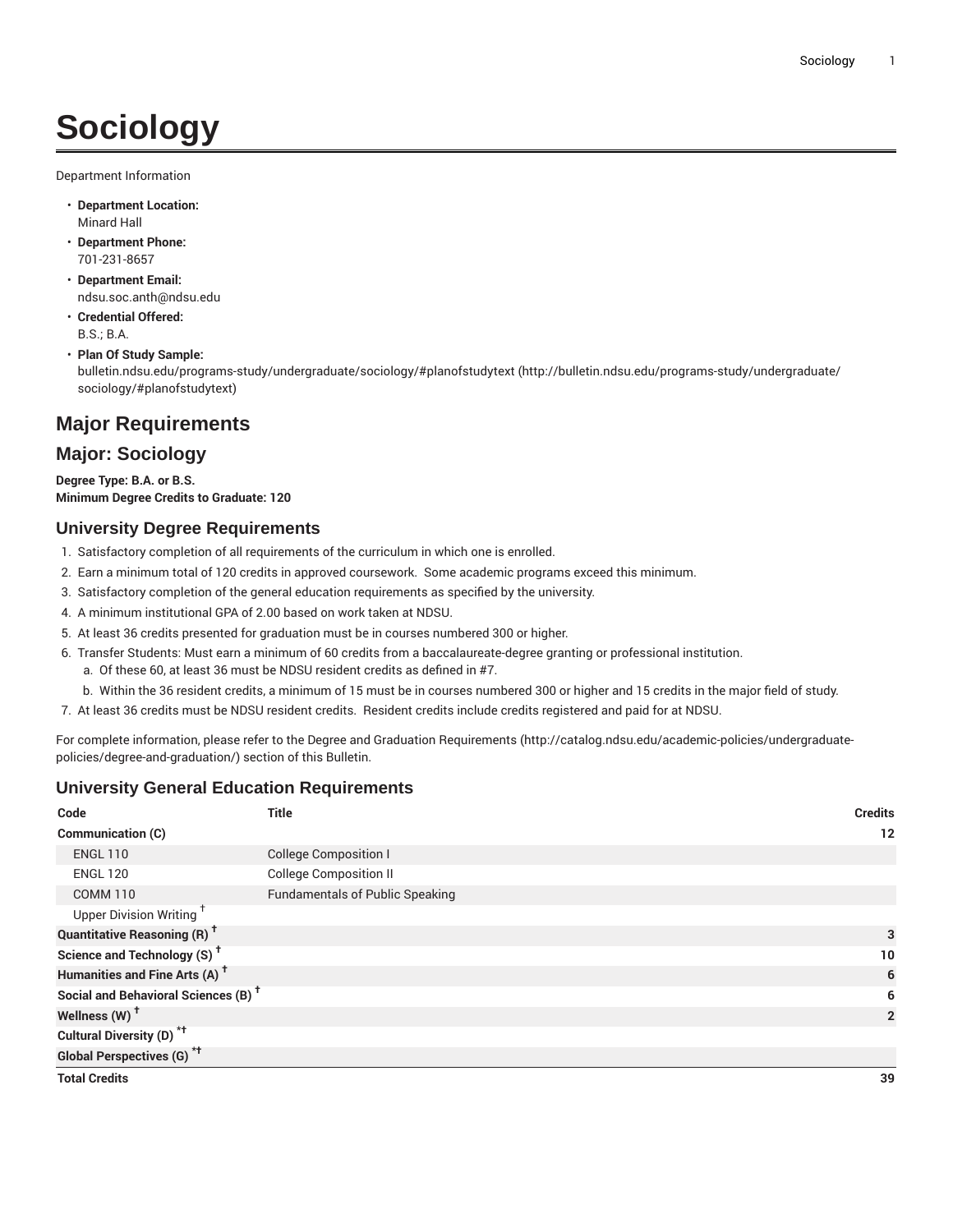- \* May be satisfied by completing courses in another General Education category.
- † General education courses may be used to satisfy requirements for both general education and the major, minor, and program emphases, where applicable. Students should carefully review major requirements to determine if specific courses can also satisfy these general education categories.
- A list of university approved general education courses and administrative policies are available [here](http://catalog.ndsu.edu/academic-policies/undergraduate-policies/general-education/#genedcoursestext) ([http://catalog.ndsu.edu/academic-policies/](http://catalog.ndsu.edu/academic-policies/undergraduate-policies/general-education/#genedcoursestext) [undergraduate-policies/general-education/#genedcoursestext](http://catalog.ndsu.edu/academic-policies/undergraduate-policies/general-education/#genedcoursestext)).

### **Arts, Humanities, and Social Sciences**

#### **Degree Requirements**

**Bachelor of Science (B.S.) Degree –** The completion of a minor program of study.

**Bachelor of Arts (B.A.) Degree –** Second year language proficiency at college level required.

### **Arts, Humanities and Social Sciences College Requirements**

An additional 9 credits are required by the College of Arts, Humanities and Social Sciences for a student whose primary degree is a Bachelor of Science or Bachelor of Arts degree in a major from the College of AHSS. These additional 9 credits are not required for the Bachelor of Science in Architecture degree, Bachelor of Science degree with a major in Environmental Design, Bachelor of Fine Arts degree, Bachelor of Music degree, for any student whose primary major or degree is not in the College of AHSS, or the student is earning two majors or two different degrees.

| Code                                  | Title | Credits |
|---------------------------------------|-------|---------|
| <b>AH&amp;SS College Requirements</b> |       |         |

Courses used to satisfy any general education requirement cannot be used to also count toward the AH&SS College Requirements. A minimum of three credits is required in each of the 3 following areas for a total of 9 credits. Choose only those courses with the prefixes listed for each area. A course with the WGS prefix can only be used in one area.

| <b>Area One: Humanities</b>                                |   |
|------------------------------------------------------------|---|
| ARB, ENGL, FREN, GERM, HIST, HUM, PHIL, RELS, SPAN, or WGS |   |
| <b>Area Two: Social Sciences</b>                           | 3 |
| ANTH, CJ, COMM, EMGT, POLS, SOC, or WGS                    |   |
| Area Three: Fine Arts                                      | 3 |
| ARCH, ART, ENVD, LA, MUSC, or THEA                         |   |
| <b>Total Credits</b>                                       | q |

### **Major Requirements**

| Code                                                                        | <b>Title</b>                                                                               | <b>Credits</b> |
|-----------------------------------------------------------------------------|--------------------------------------------------------------------------------------------|----------------|
| <b>Sociology Core Requirements</b>                                          |                                                                                            |                |
| <b>ANTH 111</b>                                                             | Introduction to Anthropology (May satisfy general education category B and D) <sup>*</sup> | 3              |
| or ANTH 206                                                                 | Introduction to Cultural Anthropology: Peoples of the World                                |                |
| SOC 110                                                                     | Introduction to Sociology (May satisfy general education category B)                       | 3              |
| or SOC 115                                                                  | <b>Social Problems</b>                                                                     |                |
| or SOC 116                                                                  | <b>Global Social Problems</b>                                                              |                |
| SOC 214                                                                     | Social Interaction                                                                         | 3              |
| SOC 340                                                                     | Social Research Methods <sup>®</sup>                                                       | 3              |
| SOC 410                                                                     | Social Inequality <sup>*</sup>                                                             | 3              |
| <b>SOC 422</b>                                                              | Development Of Social Theory                                                               | 3              |
| <b>SOC 470</b>                                                              | Social Data Analysis                                                                       | 3              |
| <b>SOC 489</b>                                                              | Senior Capstone In Sociology <sup>*</sup>                                                  |                |
| Electives: Select an additional 12 credits from the electives listed below: |                                                                                            | 12             |
| SOC 233                                                                     | Sociology of Organizations and Work                                                        |                |
| SOC 235                                                                     | <b>Cultural Diversity</b>                                                                  |                |
| SOC 401                                                                     | Sociology of Religion                                                                      |                |
| <b>SOC 405</b>                                                              | <b>Community Development</b>                                                               |                |
| SOC 407                                                                     | Deviant Behavior                                                                           |                |
| SOC 412                                                                     | Sociology of Gender                                                                        |                |
| SOC 416                                                                     | Sociology Through Literature                                                               |                |